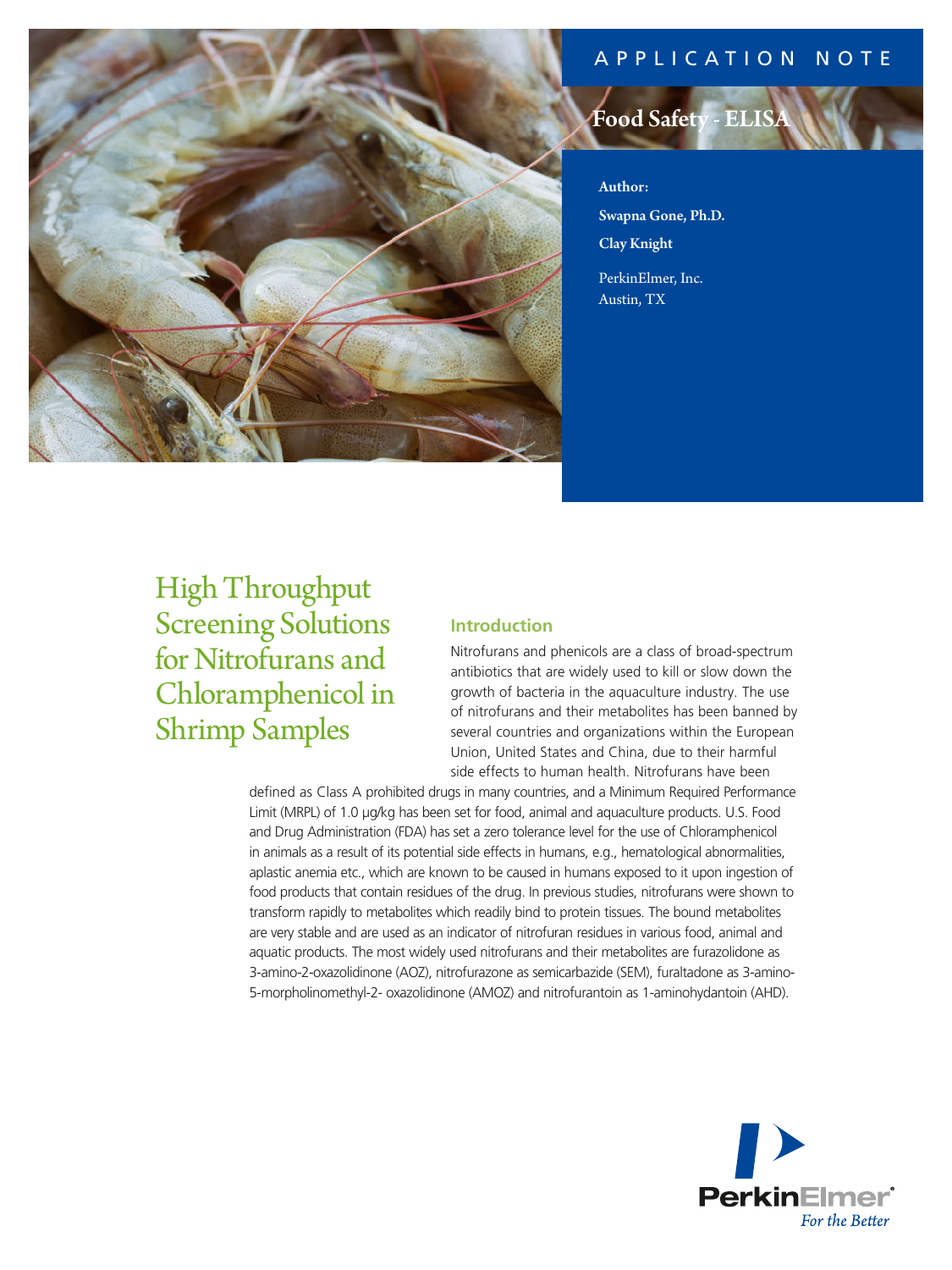In developing countries, the use of a veterinary drugs is prevalent in intensive marine shrimp farming to achieve sustainable production. Rejections of consignments by the importing countries have been recurrent in recent years due to detection of these banned antibiotics. The increasingly complex requirements for food safety assurance and traceability set by major export markets mandates screening for drug residues in the aquaculture industry.

ELISA assays are widely used for the detection of nitrofuran metabolites and chloramphenicol for regulatory conformance owing to the high sensitivity, selectivity and ease of use of the method. In the following study, we demonstrate the accuracy and precision (CCβ validation study) of the simultaneous 5-in-1 sample extraction method by manual ELISA and DS2 automation methods. Sensitivity of the assay kits (LOD) was also demonstrated using manual and DS2 method. Finally, sample variability testing was performed to characterize the effects of matrix from various shrimp sources.

## **Experimental**

#### **Materials and Methods**

5-in-1 sample extraction method was performed using organic extraction reagents along with the reagents supplied from MaxSignal® HTS ELISA Kits (AOZ, AMOZ, AHD, SEM and CAP). A special procedure was used to extract all five analytes from single shrimp sample. The extracts were then used along with enzyme immunoassay components from the MaxSignal® HTS ELISA Kits to determine the concentration of all four nitrofurans and CAP. DS2 Automated Laboratory ELISA from Dynex Technologies, a two-plate automation platform with automatic data reduction capabilities was used for analysis of samples.

Shrimp samples (*Vannemei species*) and gulf coast varieties were sourced from local markets and screened prior by LCMS-MS methods for endogenous contamination. Metabolite spikes and derivatized standards were sourced from SIGMA and are VETRENAL grade.

#### **Results and Discussion**

#### **Sensitivity (LOD)**

LOD was established using blank sample matrices. A mean of ten replicates of blank samples were used for the LOD measurement. The LOD of a method is defined as the lowest concentration that can be reliably measured. The LOD is defined as the mean+3\*StDev reported for the negative/blank samples. The results of LOD studies using the manual ELISA and DS2 methods are represented in Table 1.

It was observed that 5-in-1 method slightly elevates the background in CAP samples. This was an artifact created due to the higher dilution factor (2) compared to the previous single

#### *Table 1.* Table 1 represents the results from LOD determinations.

| Analyte    | <b>Manual</b><br>Method (ppb) | $RSD(\% )$ | <b>DS2 Method</b><br>(ppb) | $RSD(\% )$ |
|------------|-------------------------------|------------|----------------------------|------------|
|            | $(n=10)$                      |            | $(n=10)$                   |            |
| AOZ        | 0.053                         | 9.1        | 0.043                      | 8.1        |
| AMOZ       | 0.023                         | 13.1       | 0.016                      | 12.5       |
| <b>SEM</b> | 0.07                          | 12.5       | 0.091                      | 10.9       |
| <b>AHD</b> | 0.078                         | 22.8       | 0.079                      | 11.7       |
| CAP        | 0.1                           | 9.8        | 0.091                      | 10.4       |

analyte extraction method in CAP (0.5). This will not be a risk to customers with respect to exporting since the reported LOD is still under the regulatory limit for CAP (0.3 ppb).

## **Accuracy and Precision**

CCβ validation was performed for demonstrating the accuracy and precision of MaxSignal® HTS ELISA Kits in the following manner

- a) 20 sample replicates of blank and spike at half the MRL for nitrofurans (0.5 ppb) and 0.15 ppb for Cap were processed following the 5-in-1 extraction method
- b) Sample extracts were used for ELISA assays by manual and DS2 automation methods
- c) Sample recoveries were checked for accuracy (60-140% recovery range)
- d) 95% confidence limit (19 out of 20 samples) was used for precision measurements or the samples are checked for overlap between the lowest spike recovery and highest blank value.

The results from CCβ validations are summarized in Table 2. The results demonstrated good accuracy and precision for the 5-in-1 method by both manual and the DS2 method. There was no overlap between the lowest spike and highest blank samples indicating a successful CCβ.

#### *Table 2.* Table 2 summarizes the accuracy and precision results.

| <b>AOZ</b>           | <b>Manual Method</b> | <b>DS2 Method</b> | <b>Target</b> |
|----------------------|----------------------|-------------------|---------------|
| Recovery             | 92-148%              | 91-154%           | 60-140%       |
| <b>Mean</b>          | 122%                 | 117%              |               |
| Lowest Spike         | $0.458$ ppb          | $0.454$ ppb       | No Overlap    |
| <b>Highest Blank</b> | $0.059$ ppb          | $0.042$ ppb       |               |
| RSD % (Spike)        | 14%                  | 16%               | < 25 %        |
| <b>AMOZ</b>          | <b>Manual Method</b> | <b>DS2 Method</b> | <b>Target</b> |
| Recovery             | 61-85%               | 63-106%           | 60-140%       |
| Mean                 | 75%                  | 84%               |               |
| Lowest Spike         | $0.305$ ppb          | 0.314 ppb         | No Overlap    |
| <b>Highest Blank</b> | $0.018$ ppb          | $0.014$ ppb       |               |
| RSD % (Spike)        | 14%                  | 16%               | < 25 %        |
| <b>SEM</b>           | <b>Manual Method</b> | <b>DS2 Method</b> | <b>Target</b> |
| Recovery             | 58-125%              | 61-152%           | 60-140%       |
| Mean                 | 81%                  | 86%               |               |
| Lowest Spike         | 0.285 ppb            | $0.303$ ppb       | No Overlap    |
| <b>Highest Blank</b> | $0.084$ ppb          | $0.124$ ppb       |               |
| RSD % (Spike)        | 21%                  | 24%               | < 25 %        |
| <b>AHD</b>           | <b>Manual Method</b> | <b>DS2 Method</b> | <b>Target</b> |
| Recovery             | 59-89%               | 56-101%           | 60-140%       |
| Mean                 | 69%                  | 67%               |               |
| Lowest Spike         | $0.296$ ppb          | $0.284$ ppb       | No Overlap    |
| <b>Highest Blank</b> | $0.101$ ppb          | $0.07$ ppb        |               |
| RSD % (Spike)        | 15%                  | 16%               | $< 25 \%$     |
| CAP                  | <b>Manual Method</b> | <b>DS2 Method</b> | <b>Target</b> |
| Recovery             | 66-128%              | 67-125%           | 60-140%       |
| Mean                 | 89%                  | 94%               |               |
| Lowest Spike         | 0.197 ppb            | 0.201 ppb         | No Overlap    |
| <b>Highest Blank</b> | $0.125$ ppb          | $0.124$ ppb       |               |
| RSD % (Spike)        | 22%                  | 16%               | $< 25 \%$     |